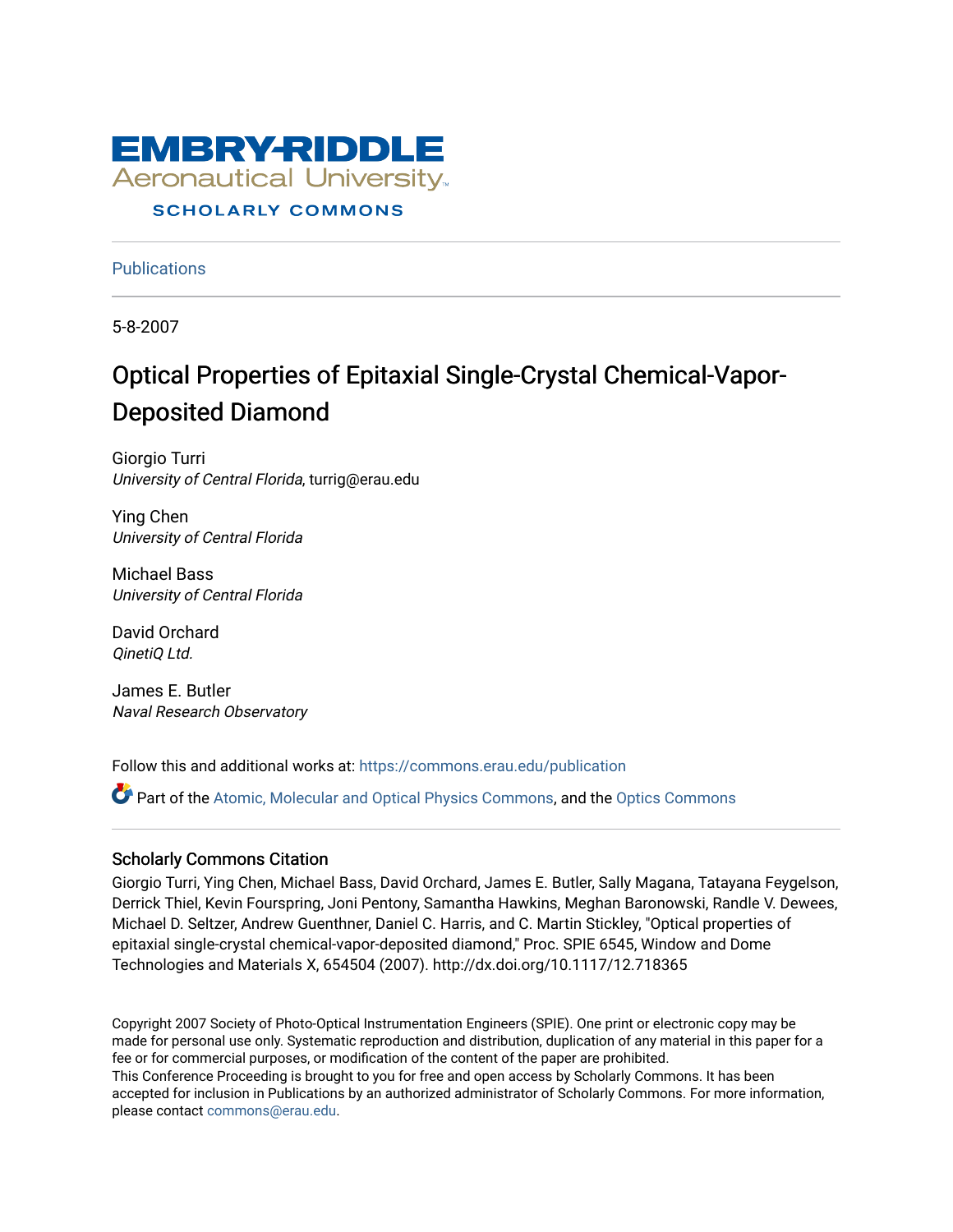# PROCEEDINGS OF SPIE

SPIEDigitalLibrary.org/conference-proceedings-of-spie

## Optical properties of epitaxial singlecrystal chemical-vapor-deposited diamond

Giorgio Turri, Ying Chen, Michael Bass, David Orchard, James E. Butler, et al.

> Giorgio Turri, Ying Chen, Michael Bass, David Orchard, James E. Butler, Sally Magana, Tatayana Feygelson, Derrick Thiel, Kevin Fourspring, Joni Pentony, Samantha Hawkins, Meghan Baronowski, Randle V. Dewees, Michael D. Seltzer, Andrew Guenthner, Daniel C. Harris, C. Martin Stickley, "Optical properties of epitaxial single-crystal chemical-vapor-deposited diamond," Proc. SPIE 6545, Window and Dome Technologies and Materials X, 654504 (8 May 2007); doi: 10.1117/12.718365



Event: Defense and Security Symposium, 2007, Orlando, Florida, United **States**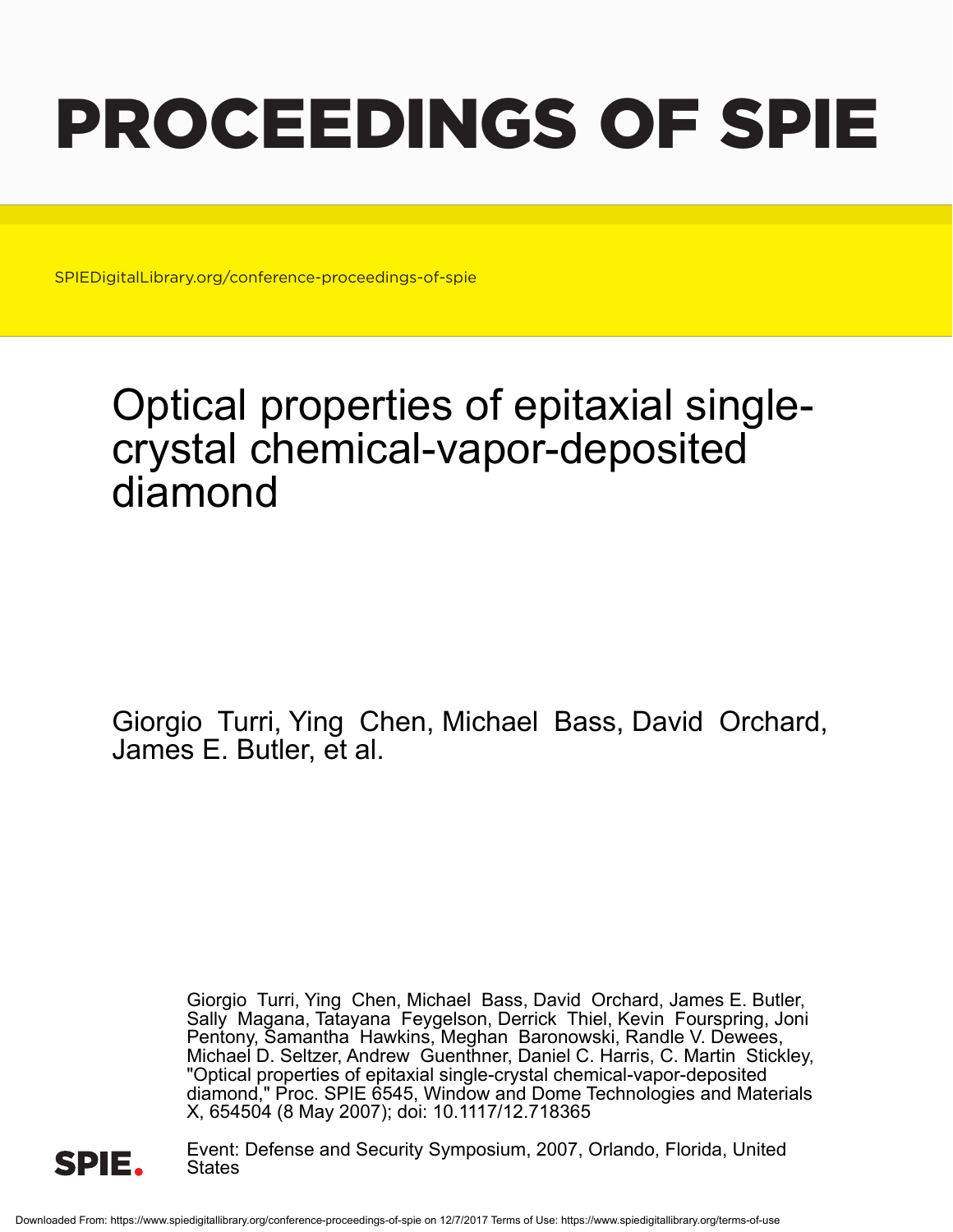### **Optical properties of epitaxial single-crystal chemical-vapor-deposited diamond**

Giorgio Turri<sup>1</sup>, Ying Chen<sup>1</sup>, Michael Bass<sup>1</sup>, David Orchard<sup>2</sup>, James E. Butler<sup>3</sup>, Sally Magana<sup>3</sup>, Tatayana Feygelson<sup>3</sup>, Derrick Thiel<sup>3</sup>, Kevin Fourspring<sup>3</sup>, Joni Pentony<sup>4</sup>, Samantha Hawkins<sup>4</sup>, Meghan Baronowski<sup>4</sup>, Randle V. Dewees<sup>4</sup>, Michael D. Seltzer<sup>4</sup>, Andrew Guenthner<sup>4</sup>, Daniel C. Harris<sup>4</sup> and C. Martin Stickley<sup>5</sup> <sup>1</sup> CREOL, the College of Optics and Photonics, University of Central Florida, Orlando, Florida 2QinetiQ Ltd, Malvern, United Kingdom 3Naval Research Laboratory, Washington DC

4Naval Air Systems Command, China Lake, California 5Defense Advanced Research Projects Agency (DARPA), Arlington, Virginia

#### **ABSTRACT**

Epitaxial single-crystal chemical-vapor-deposited diamond was obtained from Element Six Ltd. (Ascot, UK) and from Apollo Diamond (Boston, MA). Both companies provided 5 x 5 mm squares with thicknesses ranging from 0.5 to 1.5 mm. In addition, Element Six provided 10-mm-diameter disks with a thickness of 1.0 mm. The absorptance of all specimens at 1064 nm was measured by laser calorimetry, with good agreement between independent measurements at the University of Central Florida and at QinetiQ (Malvern, UK). Depolarization at 1064 nm and ultraviolet absorption properties are also reported.

Tracking Number : DSS07-DS41-8

**Keywords:** CVD diamond, calorimetry, depolarization loss.

#### **1. INTRODUCTION**

Diamond has unique properties as an optical material. It combines extreme hardness, chemical inertness, high thermal conductivity and a broad band transparency, typically extending from the far infrared to the near ultraviolet<sup>1,2,3,4</sup>. Large area diamond windows and hemispherical domes with properties similar to, or better than, those of the best type IIa natural single-crystal diamond, can be grown in relatively short times by chemical-vapor-deposition  $(CVD)^{5,6}$ . CVD diamond windows find applications in industrial and military environments, including high power lasers, IR imaging systems, gyrotron tubes and heat-seeking missiles<sup>7,8</sup>.

This study assesses optical properties of state-of-the-art epitaxially grown CVD single-crystal diamond at a wavelength of 1.064 µm for potential application as a heat spreading element in solid state lasers. Laser calorimetry was used to measure the absorptance (fraction of incident irradiation that is absorbed) in different specimens. In this technique, the change in temperature of a specimen is measured as a function of time when the specimen is exposed to a known laser

> Window and Dome Technologies and Materials X, edited by Randal W. Tustison, Proc. of SPIE Vol. 6545, 654504, (2007) 0277-786X/07/\$18 · doi: 10.1117/12.718365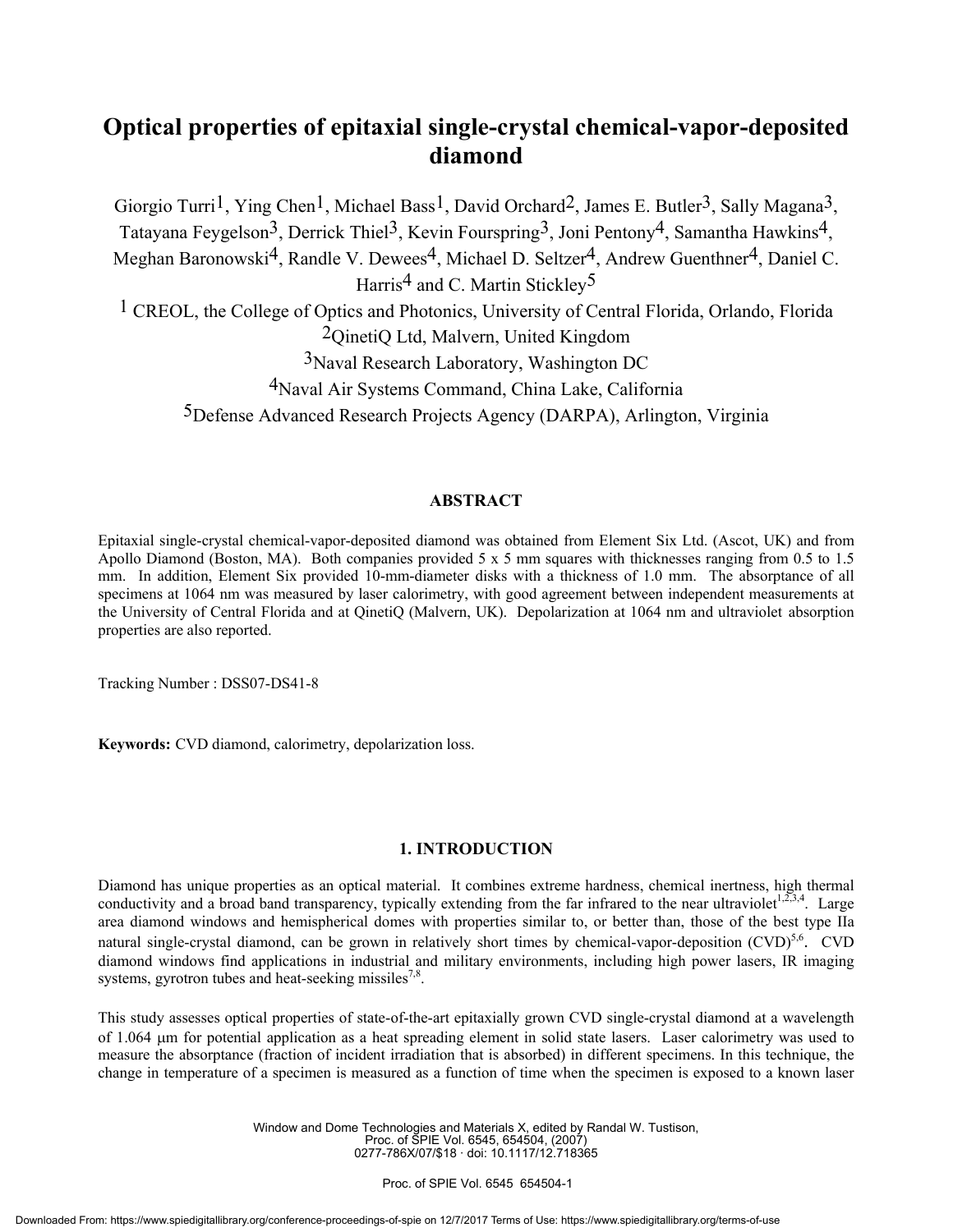power and after the exposure is ended<sup>9,10</sup>. Laser calorimetry has the advantages of the simplicity of the apparatus and ease of absolute calibration, and for these reasons it is the recommended method for characterizing laser optical components<sup>11</sup>. It also allows for laterally resolved measurements, though with less precision than other techniques, such as photothermal deflection<sup>9</sup>, but it does not distinguish between absorption in the bulk and absorption due to impurities and defects on the specimen surfaces. In order to disentangle these two contributions, we measured the absorptance in specimens with different thicknesses and supposedly identical surfaces. Then a plot of measured absorptance versus specimen thickness extrapolated to zero thickness should reveal the surface absorptance and the slope of the graph should give the bulk absorptance. The loss of polarization of light crossing the specimen was also measured, using the well-known optical technique of placing the investigated specimen between two polarizers and measuring the light transmitted for different specimen and polarizers orientations. Finally, the ultraviolet absorption edge of the specimens was investigated using a Cary 500 spectrophotomer. A complete report of this work is in press<sup>12</sup>.

The diamonds used for this investigation were manufactured in 2005 by Element Six (Ascot, UK) and Apollo Diamond (Boston, MA). Both companies supplied diamond squares with nominal dimensions of 5 x 5 mm and thickness in the range 0.35–1.75 mm. In addition, Element Six provided disks with a state-of-the-art diameter of 10–11 mm and a thickness of 1.0 mm. Table 1 depicts the size and thickness of the investigated specimens.

|  | <b>Table 1.</b> Diamond size and thickness. |  |  |
|--|---------------------------------------------|--|--|
|--|---------------------------------------------|--|--|

| Specimen         | Thickness                                          | Specimen      | Thickness            |  |
|------------------|----------------------------------------------------|---------------|----------------------|--|
|                  | $\lceil$ mm $\rceil$                               |               | $\lceil$ mm $\rceil$ |  |
|                  | Squares with nominal dimensions of $5 \times 5$ mm |               |                      |  |
| Element Six #1   | 0.43                                               | Apollo $#1$   | 0.35                 |  |
| Element Six $#2$ | 0.50                                               | Apollo #2     | 0.68                 |  |
| Element Six $#3$ | 0.92                                               | Apollo#3      | 1.09                 |  |
| Element Six #4   | 1.00                                               | Apollo #4     | 1.74                 |  |
| Element Six $#5$ | 1.42                                               | Apollo #5     | 0.35                 |  |
| Element Six $#6$ | 1.47                                               |               |                      |  |
|                  | Disks with diameter $10-11$ mm (by ElementSix)     |               |                      |  |
| Disk 1           | 1.03                                               |               |                      |  |
| Disk 2           | 1.07                                               |               |                      |  |
| Disk 3           | 1.03                                               | Apollo $#6^*$ | 1.27                 |  |

\*Apollo #6 is a 3.6-mm-diameter disk

Apollo #4 appears dark grey, and Element Six Disks 1,2,3 slightly grey, to the eye while all the other specimens are colorless. Apollo #6 is supposed to be the state-of-the-art optical quality product of Apollo, whereas Apollo #1 to #5 are expected to be of somewhat lower quality. (Apollo, private communication).

The 5 x 5 mm squares obtained from Element Six were commercially available at a cost of  $\sim $100$  US per cubic millimeter in 2005. Disks from Element Six and squares from Apollo were larger than what either company has produced in the past and therefore were not commercially priced. In the following, the investigated specimens will be labeled accordingly to Table 1.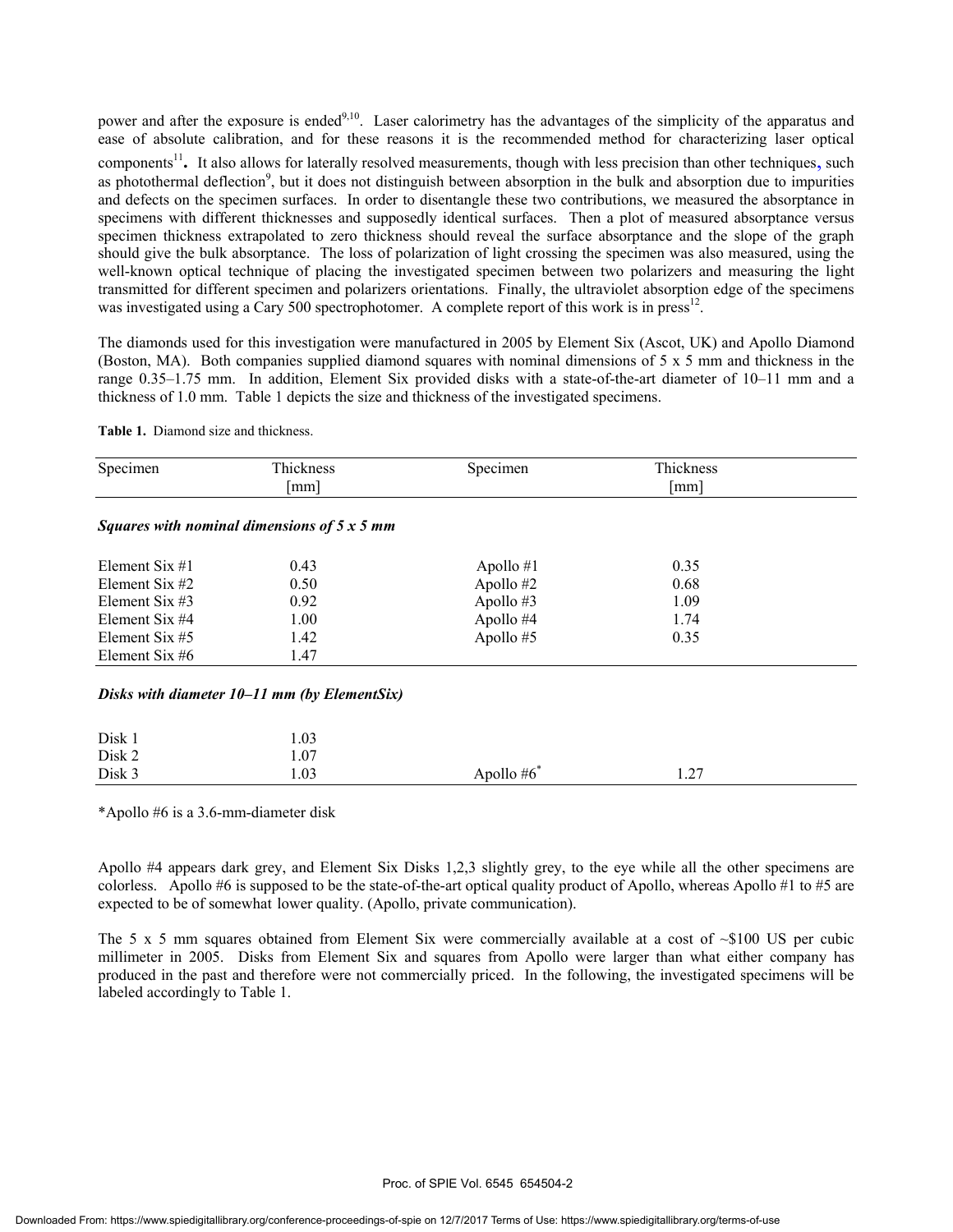#### **2. EXPERIMENTAL**

#### **2.1 Laser calorimetry**

Laser calorimetry was conducted at CREOL, The College of Optics and Photonics at the University of Central Florida, and, independently, at QinetiQ (Malvern, UK). At CREOL, a recently built calorimeter was employed, consisting of a styrofoam box, at ambient temperature in the air, enclosing the experiment to provide thermal isolation of the specimen. The specimen was held by a piece of a monofilament fishing line glued to its edge and attached to a thermally isolated frame with three degrees of translational and rotational movement. A Precision Temperature Measurement System by GEC Instruments (model S4TC) allowed the simultaneous reading of up to four temperatures with precision better than 10 mK over a broad range. Three 0.2-mm-diameter thermocouples were glued to the specimen, whereas the forth thermocouple was used to record a benchmark signal synchronized with the start and the stop of the specimen irradiation. Care was taken to prevent scattered laser light from striking the temperature sensors. Laser light entered and exited the calorimeter through holes in which plastic tubes were inserted to reduce convective heat transfer. A continuous wave laser, emitting at 1.064  $\mu$ m in TEM<sub>00</sub> mode, with power between 0.1 and 3 W, was focused to  $\sim$  1 mm diameter on the entrance surface of the specimen. The overall sensitivity of the calorimeter was about 10 mK.

Examples of the irradiation-induced temperature change vs. time are shown in Figure 1. For each specimen and location, ten or more plots were made with irradiation times ranging from 100 to 200 s, and the results averaged. Two independent methods were employed to extract the absorptance from the observed temperature vs. time plots. If the thermal conductivity of the specimen is high enough that its temperature (T) is uniform as is the case for diamond, the temperature variation from the ambient temperature ( $\Delta T$ ) vs. time (t) is given by<sup>9</sup>:

During irradiation: 
$$
\Delta T = \frac{aP}{\gamma mc_p} \left[ 1 - e^{-\gamma (t - t_{start})} \right]
$$
 (1)

 $T = \frac{aP}{\gamma} \left[ e^{-\gamma (t - t_{\text{stop}})} - e^{-\gamma (t - t_{\text{start}})} \right]$ 

After irradiation  $\Delta T = \frac{aP}{\gamma mc_n} \left[ e^{-\gamma (t - t_{stop})} - e^{-\gamma (t - t_{start})} \right]$ 

where a is the absorbance, m is the mass of the specimen, P is the incident laser power, 
$$
c_p
$$
 is the heat capacity (for diamond  $c_p = 0.51 \text{ J/(g*K)})^{13,14,15}$ ,  $\gamma$  is a heat loss coefficient,  $t_{start}$  is the time at which the specimen is exposed to the laser and  $t_{stop}$  is the time at which exposure is ended. Then, the absorbance can be obtained by fitting the measured data using Eqns. (1) and (2) with a and  $\gamma$  as free parameters. In the following we shall refer to this technique as the "fit method". The second technique employed to analyze the CREOL data, is known as the "gradient method"'. It consists of taking the derivative with respect to time of the irradiation-induced temperature change versus time at two instants  $t_h$  and  $t_c$ , during irradiation and after irradiation. For the gradient method,  $t_h$  and  $t_c$  are chosen so that the temperature at each instant is the same. From the derivatives taken at these two times the absorbance is obtained from

 $e^{-\gamma(\tau-\tau_{stop})}-e$ 

p

mc

$$
\frac{d}{dt} \Delta T(t_h) - \frac{d}{dt} \Delta T(t_c) = \frac{a P}{mc_p}
$$
 (3)

The fit and gradient methods gave similar results, typically disagreeing by less than 5%.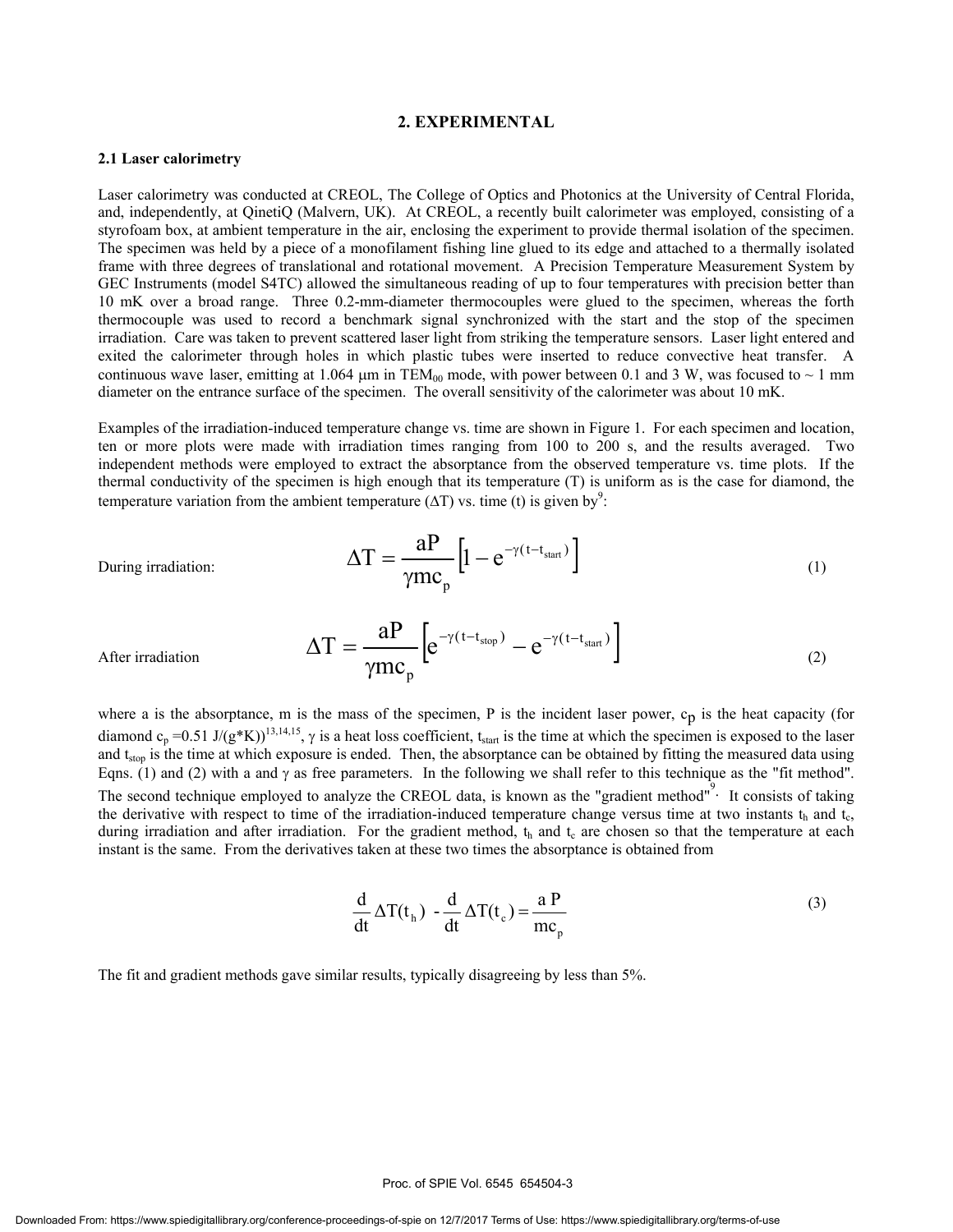

**Fig. 1.** Irradiation-induced temperature change vs. time for Apollo #5 (350 µm thick) and Element Six #1 (430 µm thick) with irradiation time of 100 s. Lines are independent fits to the heating and cooling data with Eqns. (1) and (2). (CREOL data.)

At QinetiQ, calorimetry was performed in a similar manner with specimens at 300 K in the air. The specimen was held by a network of nylon filaments which grip the specimen around its edge. Specimen temperature was measured by a thermocouple held in contact with the specimen edge by one of the filaments. The diode-pumped Nd:YAG laser operated at 1.064  $\mu$ m with a power of 250 mW and the beam at the specimen had dimensions of  $\sim$ 0.15 x 0.34 mm. The method used to extract absorptance from calorimetry data at QinetiQ has been described previously<sup>10</sup>. Briefly, the heat loss coefficient  $\gamma$  and ambient temperature were obtained by fitting the cooling curve. With these values of  $\gamma$  and ambient temperature, the heating curve was fit by using a point-by-point graphical procedure to find absorptance.

The absorptance a is related to the absorption coefficient  $\alpha$  defined by the equation

$$
Internal transmittance = e^{-\alpha l} \tag{4}
$$

Internal transmittance is the fraction of radiant power that has entered a specimen that reaches the opposite side after traversing a pathlength l through the specimen. Internal transmittance is independent of surface losses by reflection, absorption, and scattering. For perpendicular incidence of the laser beam on a specimen with parallel surfaces, negligible scattering, and negligible surface absorption, the relation between a and  $\alpha$  is:

$$
e^{-\alpha l} = \frac{\tau - a}{\tau - Ra} \tag{5}
$$

where  $\tau$  is the transmittance of the specimen and R is the single-surface Fresnel reflectance. When  $\alpha$ l <<1, a first-order expansion of Eq. (5) gives:

#### Proc. of SPIE Vol. 6545 654504-4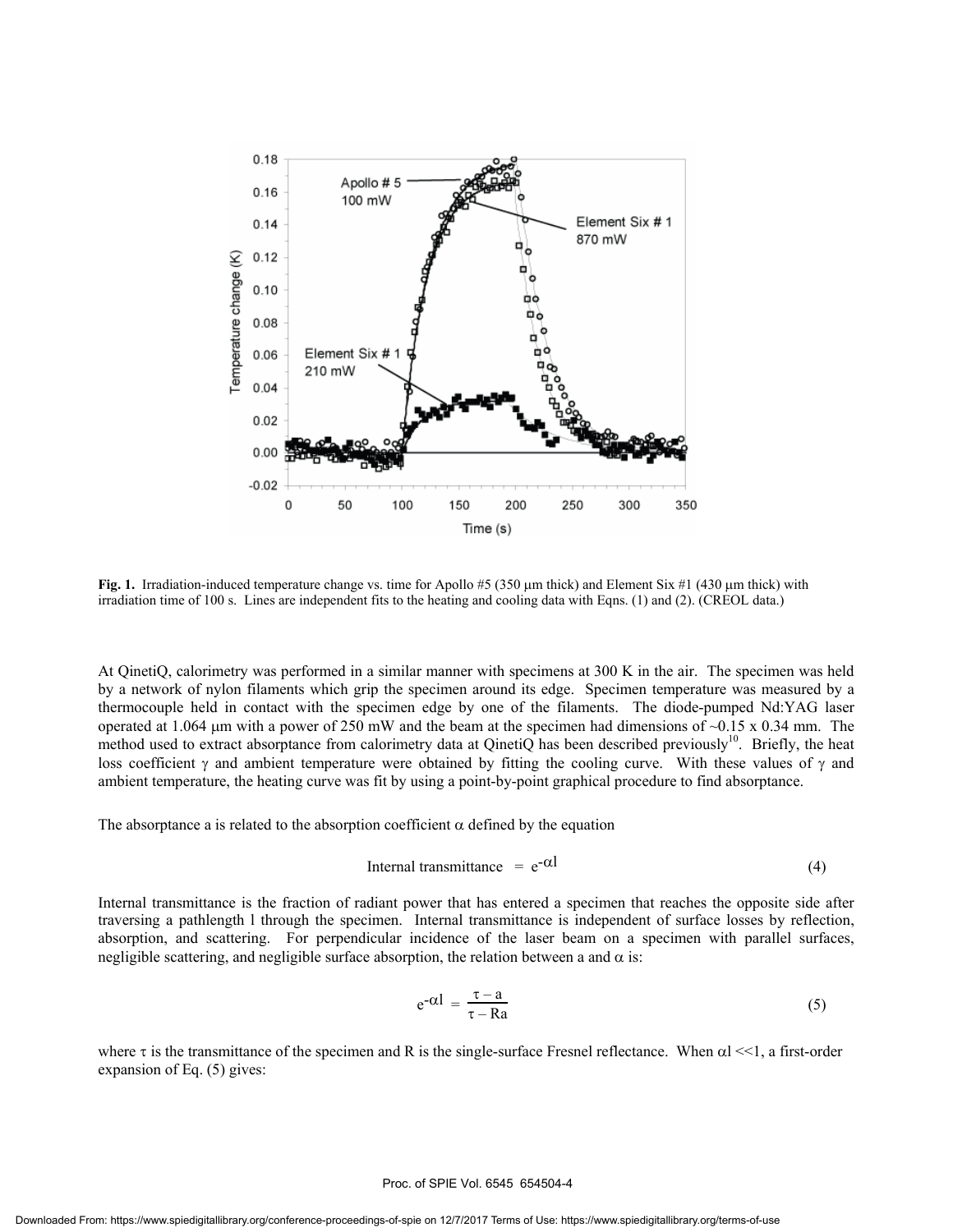$a \approx \alpha l$  (6)

If there is surface absorption, a term accounting for both surfaces is added to Eq. (6) so that

$$
a \approx \alpha l + \alpha_{\text{surface}} \tag{7}
$$

For our specimens, ( $\alpha$ ) ranged between 10<sup>-2</sup> and 10<sup>-3</sup> cm<sup>-1</sup> and  $l \approx 10^{-1}$  cm, so Eq. (6) and (7) apply.

#### **2.2 Loss of polarization**

The apparatus in Figure 2 was used at CREOL to measure loss of polarization of plane-polarized 1.064  $\mu$ m radiation from a Nd:YVO4 laser. A 3-mm-diameter aperture limited the area of the diamond tested. When no specimen was placed in front of the aperture, no measurable power was detected if the analyzer polarizer was set to transmit light polarized perpendicular to the laser polarization, whereas transmission through the analyzer was 0.887 if this was set to transmit light polarized in the same plane as the laser. Before making a measurement, the center of the diamond/aperture combination was aligned with the axis of the laser beam and the analyzer polarized was removed. The diamond/aperture combination was then rotated about the beam axis to see if transmission changed. Less than 1.0 % variation was observed for all the square specimens however the disks showed significant changes in transmission, as discussed in section 3.



**Fig. 2.** Schematic diagram of the experiment for measuring loss of polarization. A linearly polarized Nd:YVO4 diode-pumped laser was the source in this experiment.

When the analyzer polarizer was inserted and aligned to transmit light polarized parallel to the laser's polarization, the transmitted power  $P_t$  should be  $P_d*0.887$  if there were no depolarization loss. The observed transmitted power was less than  $P<sub>d</sub> * 0.887$  and varied as the diamond was rotated about the beam axis. For each specimen orientation, the observed transmitted power was expressed as a percent of theoretical transmitted power in the absence of depolarization according to the formula:

$$
\%T = 100 \times \frac{P_t}{Pd * 0.887}
$$
 (8)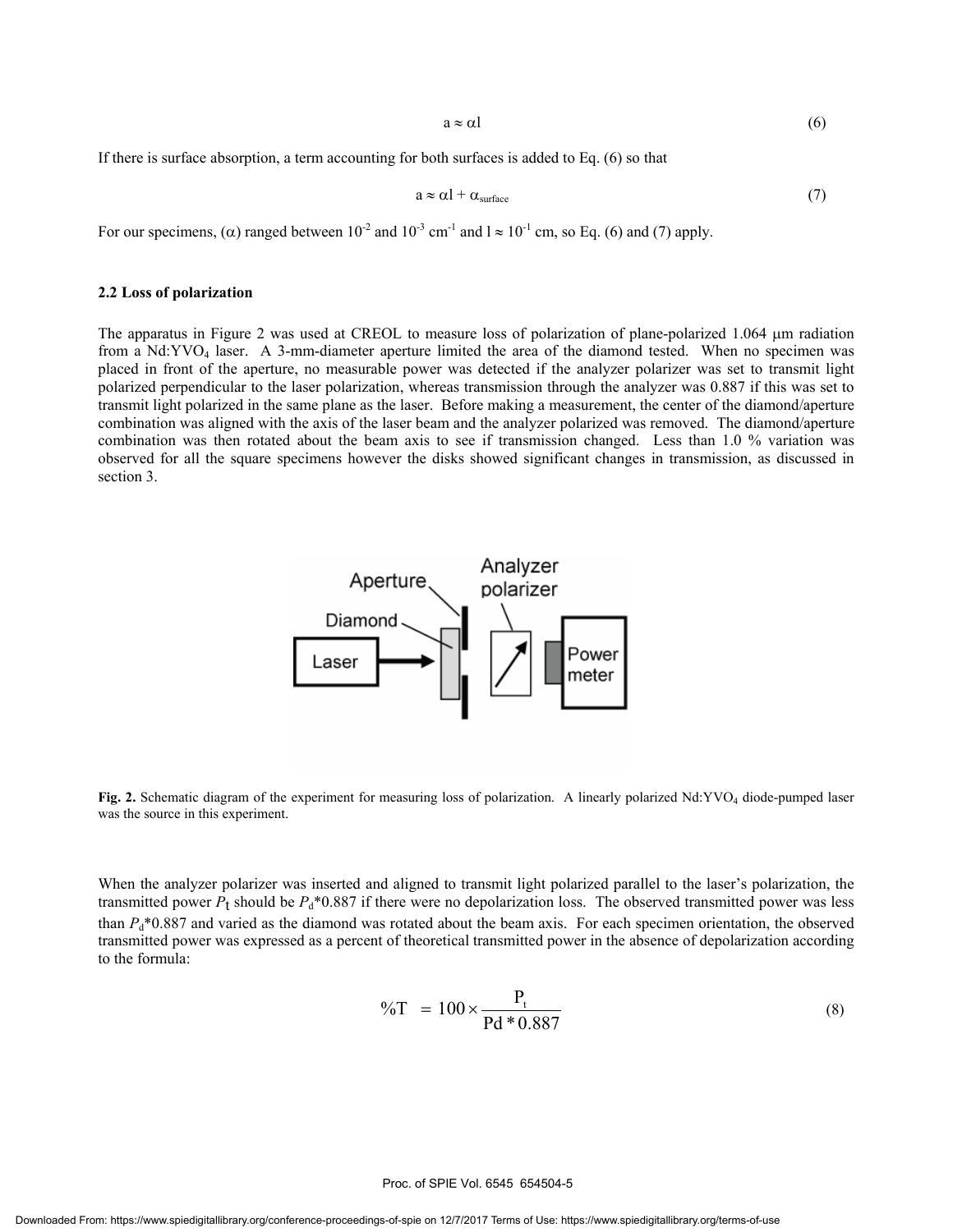With this technique, the transmission losses due to the reflection from the surfaces of the specimen and of the analyzer polarizer were properly taken into account.

#### **2.3 Ultraviolet-edge absorption**

Measurements were performed at CREOL using a Cary 500 dual-beam spectrophotometer operated with unpolarized light. The specimen transmittance was measured at 1 nm intervals in the 0.2 to 2  $\mu$ m range while the instrument's spectral bandwidth was fixed at 4 nm. Reflections from the front and back surfaces of the specimen were accounted for by using the Fresnel formula, the refractive index values available in literature and the Peter's trend for dispersion in diamond 16,17. A further correction was necessary to account for changes in the measured transmission due to experimental errors, either introduced by the specimen (e.g., non-perfect parallelism of the surfaces and light scattering inside the specimen) or by the spectrophotometer (e.g., wavelength-dependent efficiency). These effects are typical of the spectrophotometry technique and they may cause either an over- or an under-estimation of the zero in the measured absorption spectrum. In this paper, we estimate the effects of these errors to be  $+/-10\%$  of the reflections at the surfaces calculated using the Fresnel formula. Independent spectrophotometric measurements of all the specimens, similar to the above described ones, were performed at the Naval Air Systems Command, China Lake, CA.

#### **3. RESULTS**

#### **3.1 Absorption at 1.064** µ**m.**

Columns 3 and 4 of table 2, depict the results of the absorptance measurements from CREOL and QuinetiQ: each value is an average of measurements at 3 to 8 locations. Data from CREOL and QinetiQ are in reasonable agreement. All specimens showed significant point-to-point variation in the absorption. The deviations from the average reported in Table 2 between different locations on the same specimen were in the range of 5 to 46%.

Absorptance versus specimen thickness for the diamond squares is plotted in Figure 3. Ideally, the points should lie on a straight line with an intercept of 0 (Eq. 6) if there is no surface absorption or  $\alpha_{\text{surface}}$  (Eq. 7) if there is surface absorption. For Element Six squares, the absorptance of specimens l, 2, 4, 5, and 6 lies near a straight line in Figure 3. The higher absorptance of specimen 3 is clearly not from the same population. The slope of the line for Element Six in Figure 3 gives an absorption coefficient of  $\alpha = 0.0026 \pm 0.0005$  cm<sup>-1</sup>. The intercept of 0.006  $\pm$  0.006 implies that there is little surface absorptance. For Apollo material, a line in Figure 3 was fit to specimens 3 and 5, plus one measurement for specimen 2. Apollo #4, which is not shown on the graph, had much higher absorptance and was clearly not in the same population. Apollo #6, which is shown on the graph, has much lower absorptance than the other specimens. The slope of the line for Apollo material in Figure 3 gives an absorption coefficient of  $\alpha = 0.071 \pm 0.005$  cm<sup>-1</sup> and the intercept is  $-0.13 \pm 0.04$ . Since surface absorptance cannot be negative, we attribute the negative intercept to variability of the absorptance in the small number of specimens.

Neglecting possible contribution from surface absorption, the mean absorption coefficient of Element Six disks is 0.008 cm<sup>-1</sup> for Disk 1, and 0.03 cm<sup>-1</sup> for Disks 2 and 3. These absorption coefficients are 3–10 times greater than that of Element Six squares and comparable with those of Apollo #2, #3 and #5. The high quality specimen from Apollo has an absorption coefficient comparable with those of Element Six squares.

Very few absorption measurements in diamond are available in the literature, and most of them have been performed at 10.6 μm, where high-order phonons processes produce a weak absorption band<sup>18</sup>. To the best of our knowledge, the only published measurements around 1  $\mu$ m are Mollart's et al.<sup>19</sup> and Godfried's et al.<sup>6</sup>. The absorption coefficients we measured in Apollo #6 and Element Six squares, are one order of magnitude lower than reported in Ref. 19 and a factor 2 to 4 lower less than reported in Ref. 6.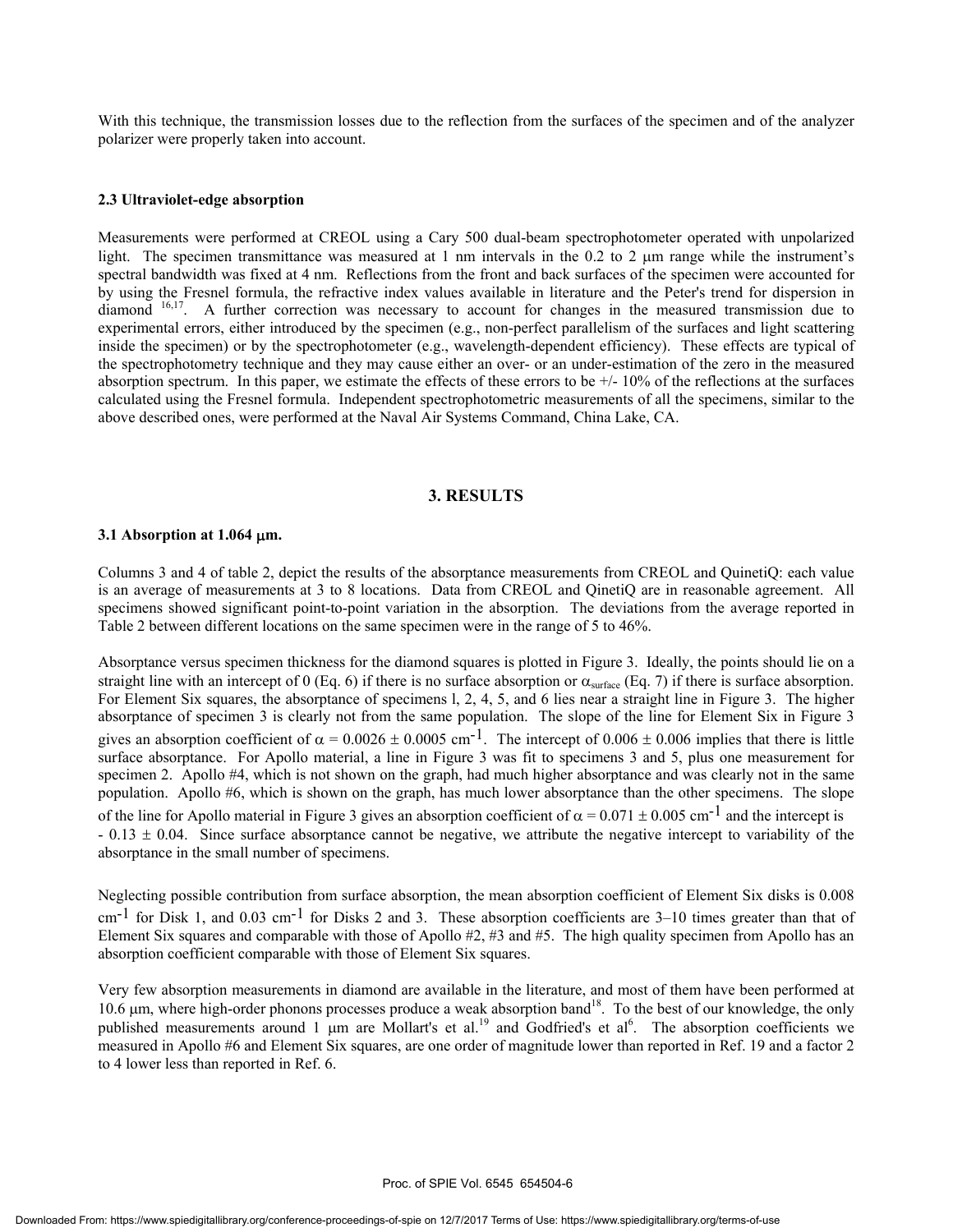

**Fig. 3.** Absorptance of diamond at 1.064 µm as a function of thickness for Element Six (top panel) and Apollo diamond squares (bottom panel). Circles: CREOL measurements; squares: QinetiQ measurements.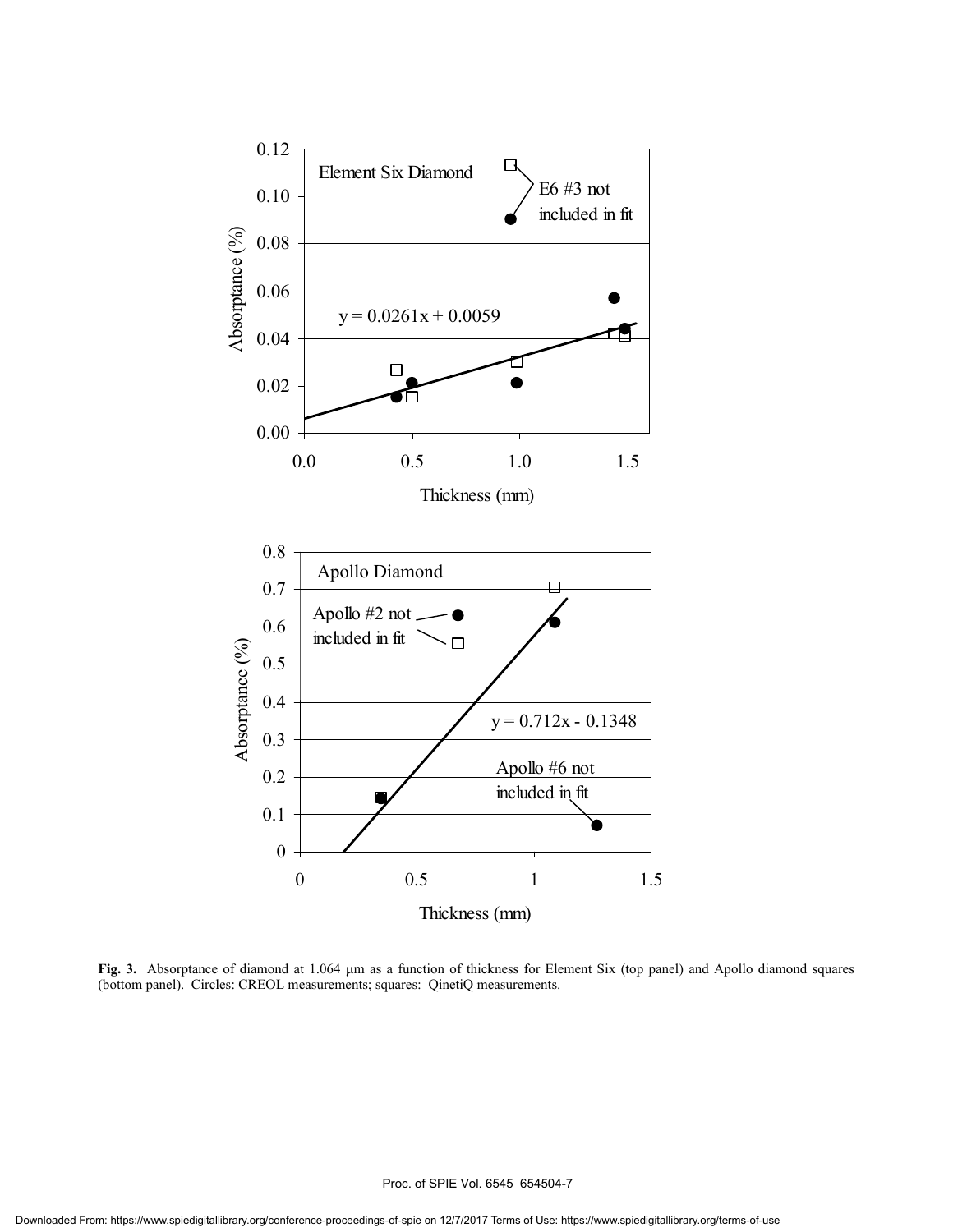#### **3.2 Loss of polarization at 1.064** µ**m.**

Different degrees of depolarization were observed as each specimen was rotated about the axis of the laser beam. Columns 4 and 5 of Table 2 show the minimum and maximum loss of polarization observed for each specimen. The angular separation between minimum and maximum was not 90º. Most square specimens had an orientation in which the loss of polarization was less than 5%.

The measurement of depolarization of the disks from Element Six was more difficult. The transmittance of these specimens was observed to depend on their orientation with respect to the polarization of the laser light. Transmittance varied by 20% in Disk 1, 5% in Disk 3, and less than 1% in Disk 2 as the specimen was rotated. This variation makes it difficult to disentangle the loss of transmission from the loss of polarization induced by the specimen, when using the apparatus in Figure 3. By comparing measurements with and without the analyzer polarizer for the same rotation angle of the Disks, we could conclude that the loss of transmission is larger than the loss of polarization for Disks 2 and 3.

|  | Table 2. Calorimetric absorptance and loss of polarization, at 1.064 µm |  |  |  |
|--|-------------------------------------------------------------------------|--|--|--|
|--|-------------------------------------------------------------------------|--|--|--|

|                              | Thickness                                          | Calorimetric absorptance (%) |         | Loss of polarization $(\%)$ |                      |  |  |  |
|------------------------------|----------------------------------------------------|------------------------------|---------|-----------------------------|----------------------|--|--|--|
| Specimen*                    | (mm)                                               | <b>CREOL</b>                 | QinetiQ | Minimum <sup>†</sup>        | Maximum <sup>†</sup> |  |  |  |
|                              |                                                    |                              |         |                             |                      |  |  |  |
|                              | Squares with nominal dimensions of $5 \times 5$ mm |                              |         |                             |                      |  |  |  |
| Element 6#1                  | 0.43                                               | 0.015                        | 0.026   | 3.6                         | 22.4                 |  |  |  |
| Element 6#2                  | 0.50                                               | 0.021                        | 0.015   | 4.1                         | 17.9                 |  |  |  |
| Element 6#3                  | 0.92                                               | 0.090                        | 0.113   | 8.3                         | 26.5                 |  |  |  |
| Element 6 #4                 | 1.00                                               | 0.021                        | 0.039   | 2.6                         | 9.5                  |  |  |  |
| Element 6#5                  | 1.42                                               | 0.057                        | 0.042   | 9.4                         | 21.7                 |  |  |  |
| Element 6#6                  | 1.47                                               | 0.044                        | 0.041   | 5.1                         | 17.5                 |  |  |  |
| Apollo #1                    | 0.35                                               | $---$                        | $---$   | ---                         | $---$                |  |  |  |
| Apollo #2                    | 0.68                                               | 0.63                         | 0.55    | 2.3                         | 11.7                 |  |  |  |
| Apollo #3                    | 1.09                                               | 0.61                         | 0.70    | 3.6                         | 15.4                 |  |  |  |
| Apollo #4                    | 1.74                                               | 7.2                          | ---     | 11.1                        | 21.0                 |  |  |  |
| Apollo #5                    | 0.35                                               | 0.14                         | 0.14    | 1.3                         | 11.7                 |  |  |  |
| Apollo #6*                   | 1.27                                               | 0.069                        | $---$   | 0.0                         | 8.2                  |  |  |  |
| Disks with diameter 10-11 mm |                                                    |                              |         |                             |                      |  |  |  |
| Element 6 disk 1             | 1.03                                               | 0.085                        | 0.075   | $\mathbf{1}$                | $\overline{4}$       |  |  |  |
| Element 6 disk 2             | 1.07                                               | 0.32                         | 0.36    | $\boldsymbol{0}$            | $\overline{4}$       |  |  |  |
| Element 6 disk 3             | 1.03                                               | 0.25                         | 0.28    | $\boldsymbol{0}$            | 3                    |  |  |  |

\*Apollo #6 is a 3.6-mm-diameter disk

†Transmittance calculated with Eq. (8)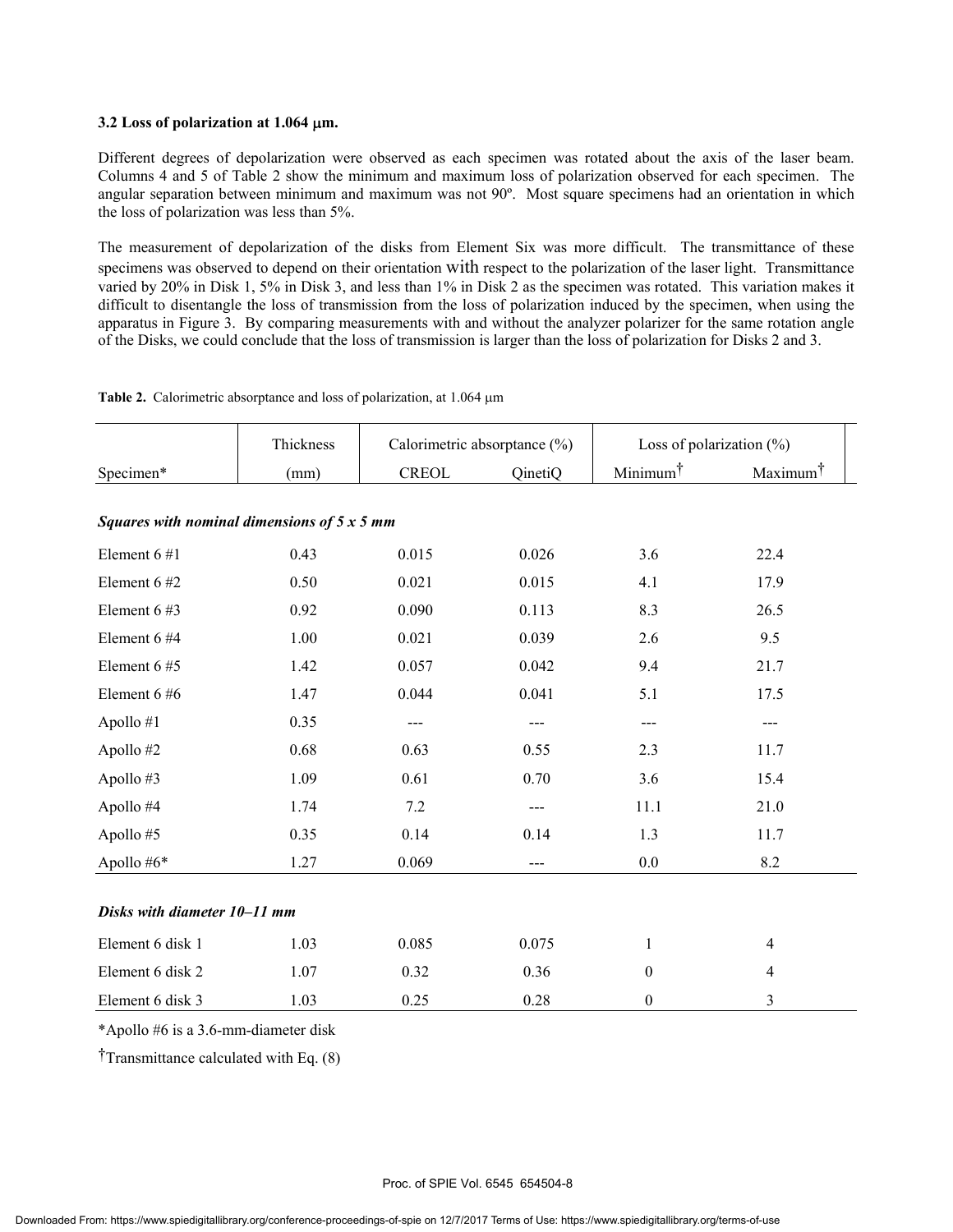#### **3.3 Ultraviolet edge.**

The two panels of Figure 4 depict the absorbance, defined as the logarithm to the base 10 of the ratio between the incident and the transmitted power for Apollo and Element Six specimens in the near-ultraviolet region. The absorbance of Element Six specimens for wavelength longer than 236 nm is near the theoretical reflection limit, shown by the dashed line computed from the Fresnel reflection. Apollo #1, #2, #3, and #5 exhibit barely detectable absorption in the region 240-300 nm, whereas Apollo #4, which has a strong absorption at 1.064 µm, has also stronger ultraviolet absorption than all other specimens. The value of the absorbance measured at  $1.064 \mu m$  for Apollo #4 (not shown in Figure 4) is consistent with the value of the absorptance obtained at that wavelength by calorimetry; for all the other specimens the absorbance measured around 1  $\mu$ m is too low to allow a similar comparison with the calorimetric measurements.

Diamond is an indirect-gap semiconductor with first conduction band energy gap of 5.49 eV corresponding to a transition around 226 nm  $^{20}$  (e.g., its ultraviolet edge). Since this is an indirect transition, i.e. the electron has a different momentum in the conduction band than it did in the valence band, the excitation of the first conduction band can occur only with the participation of phonons. At room temperature, one photon absorption occurs with highest probability in association with the absorption of one transverse optic, one transverse acoustic or the emission of one transverse acoustic phonon. The three processes have thresholds around 236, 234 and 225 nm respectively, the latter being associated with the most intense absorption cross section<sup>21,22</sup>.

In addition to this "intrinsic" absorption, lattice defects and impurities cause an "extrinsic" absorption which both increases the absorption coefficient on the ultraviolet edge and extends it to wavelengths longer than 236 nm. By means of absorption measurements at different temperatures, Clark<sup>22</sup> was able to separate extrinsic from intrinsic contributions in the absorption spectrum of real diamond, and the absorption coefficients of the intrinsic absorption around the ultraviolet edge are now known<sup>20,22</sup>. The intrinsic absorption coefficients of diamond are compared to th The intrinsic absorption coefficients of diamond are compared to the values measured at CREOL and at the Naval Air Systems Command in Figure 5, where the average of all the square Element Six specimens and of Apollo 2, 3, 5 and 6 is reported. No evidence of extrinsic contribution to the absorption is observable.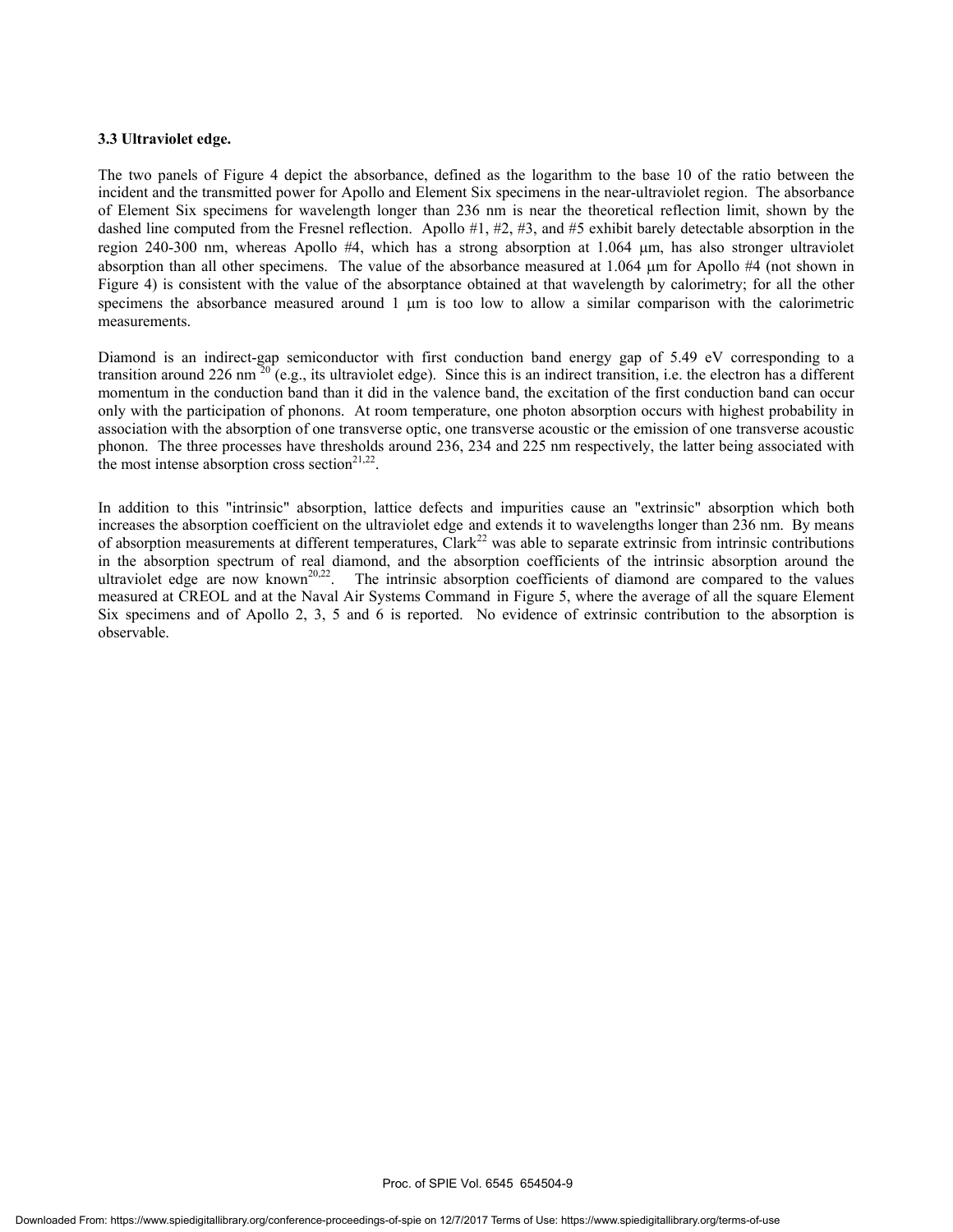

**Fig. 4.** Ultraviolet absorption of nine Element Six specimens (top panel) and 4 Apollo specimens (bottom panel). The theoretical reflection limit is shown by the dashed line computed for Fresnel reflection based on the reported indices of refraction.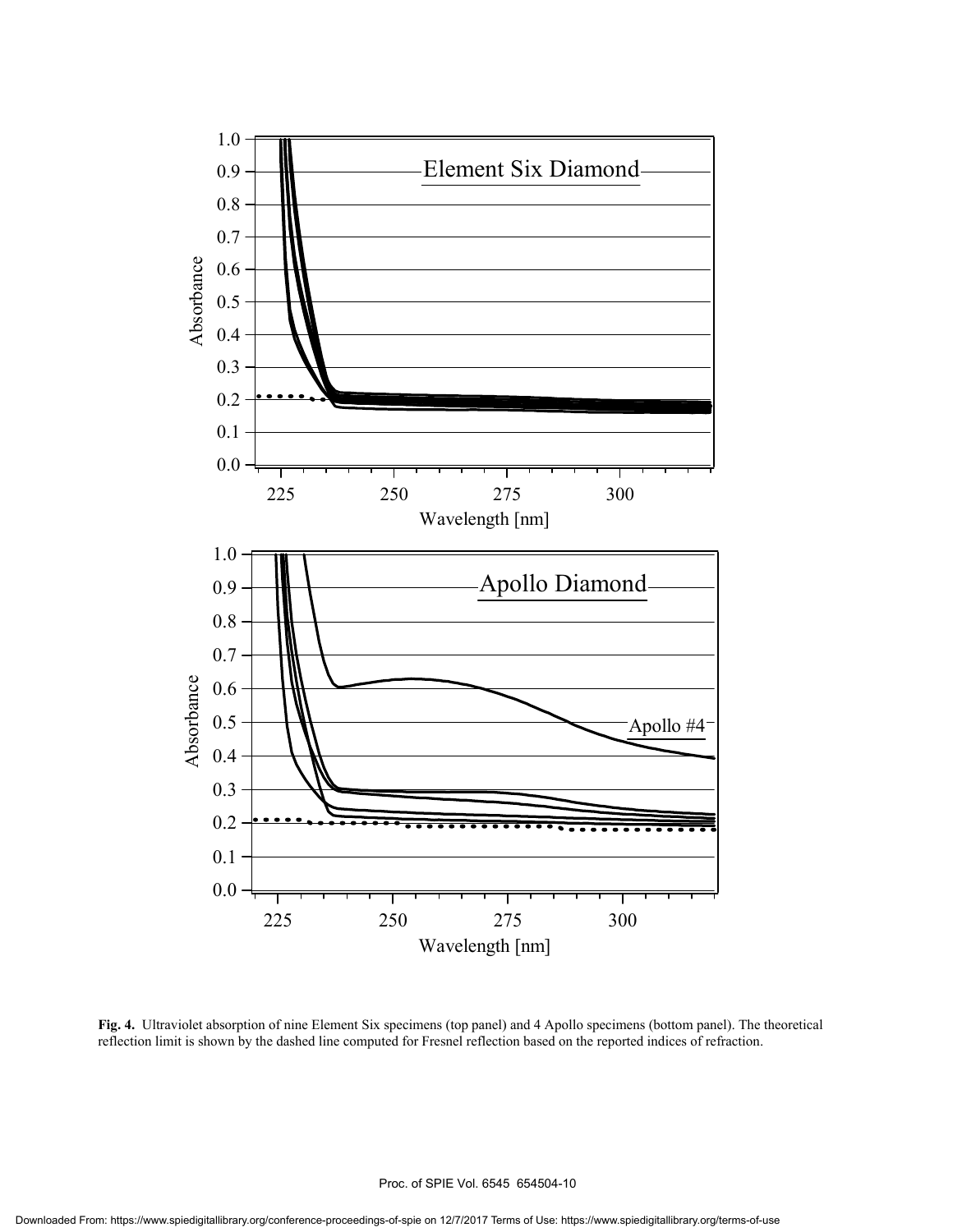

**Fig. 5.** Absorption coefficient at different wavelength near the ultraviolet absorption edge. Average of Element Six squares : ○ CREOL,  $\Box$  Naval Air Systems Command. Average of Apollo #1, #2, #3 and #5 : ● CREOL, ■ Naval Air Systems Command. ━ Intrinsic absorption<sup>20,22</sup>.

#### **4. CONCLUSIONS**

The purpose of the present study was to evaluate optical properties of single-crystal epitaxial CVD diamond at 1.064  $\mu$ m relevant to its use as a heat spreading element in the optical path of a solid state laser. The absorption coefficient of diamond from Element Six was approximately  $0.003$  cm<sup>-1</sup>. Diamond elements with a total thickness of 1 cm in the optical path of a 1.064  $\mu$ m laser would absorb only 0.3% of the energy of the beam. This is the lowest absorption ever measured in either natural or synthetic diamond. For Apollo material examined in this study, the absorption would be 7%, but there was one Apollo specimen whose absorption was only twice as great as that of Element Six material. It should also be noted that both manufacturers obtained the highest optical quality in the smallest size specimens.

Loss of polarization by radiation traversing the solid state laser is a serious issue. We observed varying loss of polarization as diamond squares were rotated about their <100> axis parallel to the path of the laser beam. Table 2 shows that, for most squares from Element Six or from Apollo, there was an orientation in which the loss of polarization was <5%. Disks from Element 6 had an optimum orientation in which their loss of polarization was <1%. Even in their worst orientation, loss of polarization from the disks was less than loss from the squares. Our results are qualitatively similar to the range of birefringence observed by van Loon et  $al<sup>23</sup>$ .